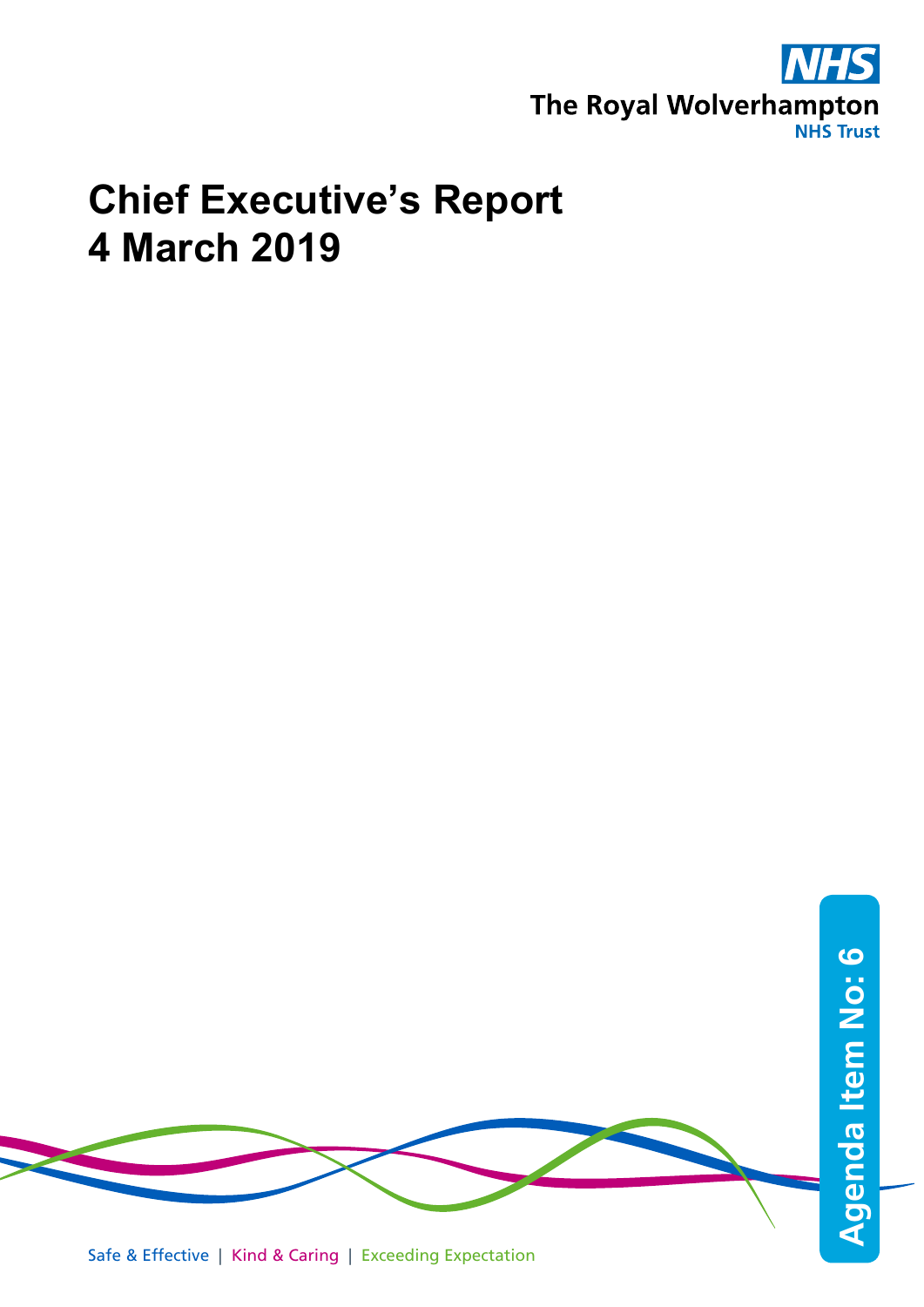**NHS** The Royal Wolverhampton

| <b>Trust Board Report</b>      |                                                                                                                                                                                             |  |  |
|--------------------------------|---------------------------------------------------------------------------------------------------------------------------------------------------------------------------------------------|--|--|
| <b>Meeting Date:</b>           | 4 March 2019                                                                                                                                                                                |  |  |
| Title:                         | <b>Chief Executive's Report</b>                                                                                                                                                             |  |  |
| <b>Executive</b>               | This report indicates my involvement in various events, policies recently                                                                                                                   |  |  |
| <b>Summary:</b>                | approved, and consultant appointments.                                                                                                                                                      |  |  |
| <b>Action</b>                  | <b>Receive and note</b>                                                                                                                                                                     |  |  |
| <b>Requested:</b>              |                                                                                                                                                                                             |  |  |
| For the attention of the Board |                                                                                                                                                                                             |  |  |
| <b>Assure</b>                  | Assurance relating to the appropriate activity of the CEO.<br>$\bullet$                                                                                                                     |  |  |
| <b>Advise</b>                  | None in this report.<br>$\bullet$                                                                                                                                                           |  |  |
| <b>Alert</b>                   | None in this report.<br>$\bullet$                                                                                                                                                           |  |  |
| Author +                       | Email keith.wilshere1@nhs.net<br>Tel 01902 694294                                                                                                                                           |  |  |
| <b>Contact Details:</b>        |                                                                                                                                                                                             |  |  |
| <b>Links to Trust</b>          | 1. Create a culture of compassion, safety and quality                                                                                                                                       |  |  |
| <b>Strategic</b>               | 2. Proactively seek opportunities to develop our services<br>3. To have an effective and well integrated local health and care system that operates efficiently                             |  |  |
| <b>Objectives</b>              | 4. Attract, retain and develop our staff, and improve employee engagement                                                                                                                   |  |  |
|                                | 5. Maintain financial health - Appropriate investment to patient services                                                                                                                   |  |  |
|                                | 6. Be in the top 25% of all key performance indicators<br>None                                                                                                                              |  |  |
| <b>Resource</b>                |                                                                                                                                                                                             |  |  |
| Implications:                  |                                                                                                                                                                                             |  |  |
| <b>CQC Domains</b>             | <b>Responsive:</b> services are organised so that they meet people's needs.                                                                                                                 |  |  |
|                                | Well-led: the leadership, management and governance of the organisation make sure it's<br>providing high-quality care that's based around individual needs, that it encourages learning and |  |  |
|                                | innovation, and that it promotes an open and fair culture.                                                                                                                                  |  |  |
| <b>Equality and</b>            | None in this report.                                                                                                                                                                        |  |  |
| <b>Diversity Impact</b>        |                                                                                                                                                                                             |  |  |
| <b>Risks: BAF/TRR</b>          | None in this report.                                                                                                                                                                        |  |  |
| <b>Public or</b>               | Public                                                                                                                                                                                      |  |  |
| Private:                       |                                                                                                                                                                                             |  |  |
| <b>Other formal</b>            | As detailed in the report.                                                                                                                                                                  |  |  |
| bodies involved:               |                                                                                                                                                                                             |  |  |
| <b>NHS</b>                     | In determining this matter, the Board should have regard to the Core principles                                                                                                             |  |  |
| <b>Constitution:</b>           | contained in the Constitution of:                                                                                                                                                           |  |  |
|                                | Equality of treatment and access to services                                                                                                                                                |  |  |
|                                | High standards of excellence and professionalism<br>Service user preferences                                                                                                                |  |  |
|                                | Cross community working                                                                                                                                                                     |  |  |
|                                | <b>Best Value</b>                                                                                                                                                                           |  |  |
|                                | Accountability through local influence and scrutiny                                                                                                                                         |  |  |

| <b>Background Details</b> |                                                                                  |  |  |  |
|---------------------------|----------------------------------------------------------------------------------|--|--|--|
| 1.0                       | <b>Review</b>                                                                    |  |  |  |
|                           | This report indicates my involvement in local, regional and national meetings of |  |  |  |
|                           | significance and interest to the Board.                                          |  |  |  |
| 2.0                       | <b>Consultants</b>                                                               |  |  |  |
|                           | There have been three Consultant Appointments since I last reported:             |  |  |  |
|                           | <b>Ophthalmology (VR)</b>                                                        |  |  |  |
|                           | Dr Abhijit Mohite                                                                |  |  |  |
|                           |                                                                                  |  |  |  |
|                           | Histopathology                                                                   |  |  |  |
|                           | Dr Matthew Evans                                                                 |  |  |  |
|                           | Dr Donna Kurrupu                                                                 |  |  |  |
|                           |                                                                                  |  |  |  |